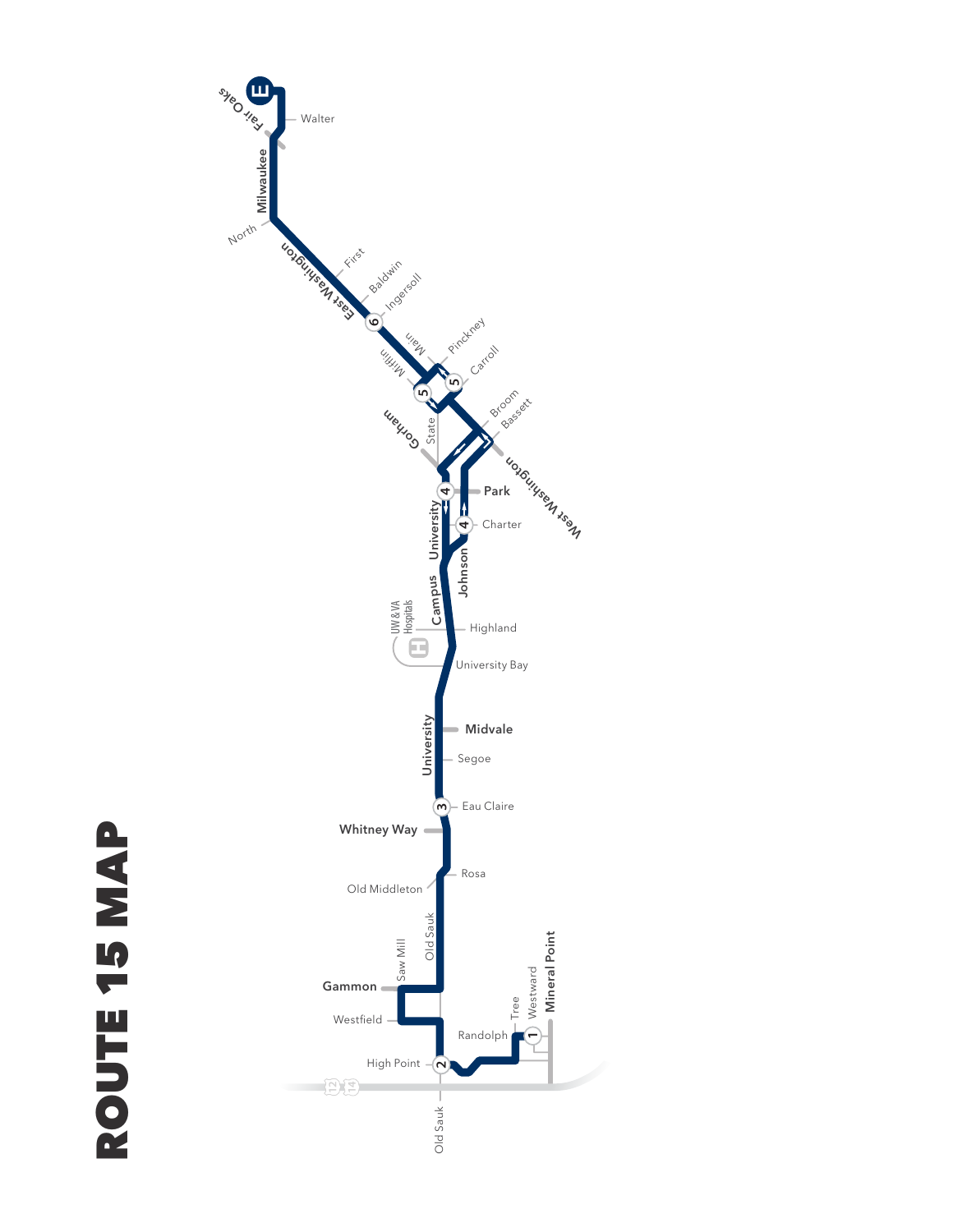## ROUTE 15

**Weekday High Point // East Transfer Point**

| From Route                     | & Westward<br>Randolph | & High Point<br>Old Sauk | Old Middleton<br>& Eau Claire | & Charter<br>Johnson | Main<br>& Carroll | East Wash<br>& Ingersoll | Transfer<br>Point<br>East | To Route                 |
|--------------------------------|------------------------|--------------------------|-------------------------------|----------------------|-------------------|--------------------------|---------------------------|--------------------------|
|                                | 1                      | $\overline{2}$           | $\overline{3}$                | $\overline{4}$       | $\overline{5}$    | $\overline{6}$           | E                         |                          |
| $\overline{\phantom{0}}$       | 5:45<br>6:15           | 5:48<br>6:18             | 6:02<br>6:32                  | 6:13<br>6:43         | 6:23<br>6:53      | 6:29<br>6:59             | 7:09                      | 28<br>15                 |
| 15                             | 6:45                   | 6:48                     | 7:02                          | 7:13                 | 7:23              | 7:29                     | 7:39                      | 15                       |
| 15                             | 7:15                   | 7:18                     | 7:32                          | 7:43                 | 7:53              | 7:59                     | 8:09                      | 15                       |
| 15                             | 7:45                   | 7:48                     | 8:02                          | 8:13                 | 8:23              | 8:29                     | 8:39                      | 15                       |
| 15                             | $8:15*$                | 8:18                     | 8:32                          | 8:43                 | 8:53              | 8:59                     |                           | $\overline{\phantom{0}}$ |
| 15                             | 8:45                   | 8:48                     | 9:02                          | 9:13                 | 9:23              | 9:29                     | 9:39                      | 15                       |
| 15                             | $9:15*$                | 9:18                     | 9:32                          | 9:43                 | 9:53              | 9:59                     |                           | $\qquad \qquad -$        |
| 15                             | 9:45                   | 9:48                     | 10:02                         | 10:13                | 10:23             | 10:29                    | 10:39                     | 15                       |
| 15                             | 10:45                  | 10:48                    | 11:02                         | 11:13                | 11:23             | 11:29                    | 11:39                     | 15                       |
| 15                             | 11:45                  | 11:48                    | 12:02                         | 12:13                | 12:23             | 12:29                    | 12:39                     | 15                       |
| 15                             | 12:45                  | 12:48                    | 1:02                          | 1:13                 | 1:23              | 1:29                     | 1:39                      | 15                       |
| 15                             | 1:45                   | 1:48                     | 2:02<br>3:02                  | 2:13                 | 2:23              | 2:29                     | 2:39                      | 15                       |
| 15                             | 2:45<br>3:15           | 2:48<br>3:18             | 3:32                          | 3:13<br>3:43         | 3:23<br>3:53      | 3:29<br>3:59             | 3:39<br>4:09              | 15<br>15                 |
| $\overline{\phantom{0}}$<br>15 | 3:45                   | 3:48                     | 4:02                          | 4:13                 | 4:23              | 4:29                     | 4:39                      | 15                       |
| 15                             | 4:15                   | 4:18                     | 4:32                          | 4:43                 | 4:53              | 4:59                     | 5:09                      | 15                       |
| 15                             | 4:45                   | 4:48                     | 5:02                          | 5:13                 | 5:23              | 5:29                     | 5:39                      | 15                       |
| 15                             | 5:15                   | 5:18                     | 5:32                          | 5:43                 | 5:53              | 5:59                     | 6:09                      | $\qquad \qquad -$        |
| 15                             | 5:45                   | 5:48                     | 6:02                          | 6:13                 | 6:23              | 6:29                     | 6:39                      | 15                       |
| 15                             | 6:45                   | 6:48                     | 7:02                          | 7:13                 | 7:23              | 7:29                     | 7:39                      | 15                       |
| 15                             | 7:45                   | 7:48                     | 8:02                          | 8:13                 | 8:23              | 8:29                     | 8:39                      | 15                       |
| 15                             | 8:45                   | 8:48                     | 9:02                          | 9:13                 | 9:23              | 9:29                     | 9:39                      | 15                       |
| 15                             | $9:45*$                | 9:48                     | 10:02                         | 10:13                | 10:23             | 10:29                    |                           |                          |

**All trips travel via High Point and Old Middleton. No trips travel via Junction and Greenway or Sheboygan, see Routes 73 or 2, 8 & 28.**

**\*Trip ends at Ingersoll & East Washington (Stop 1700)**